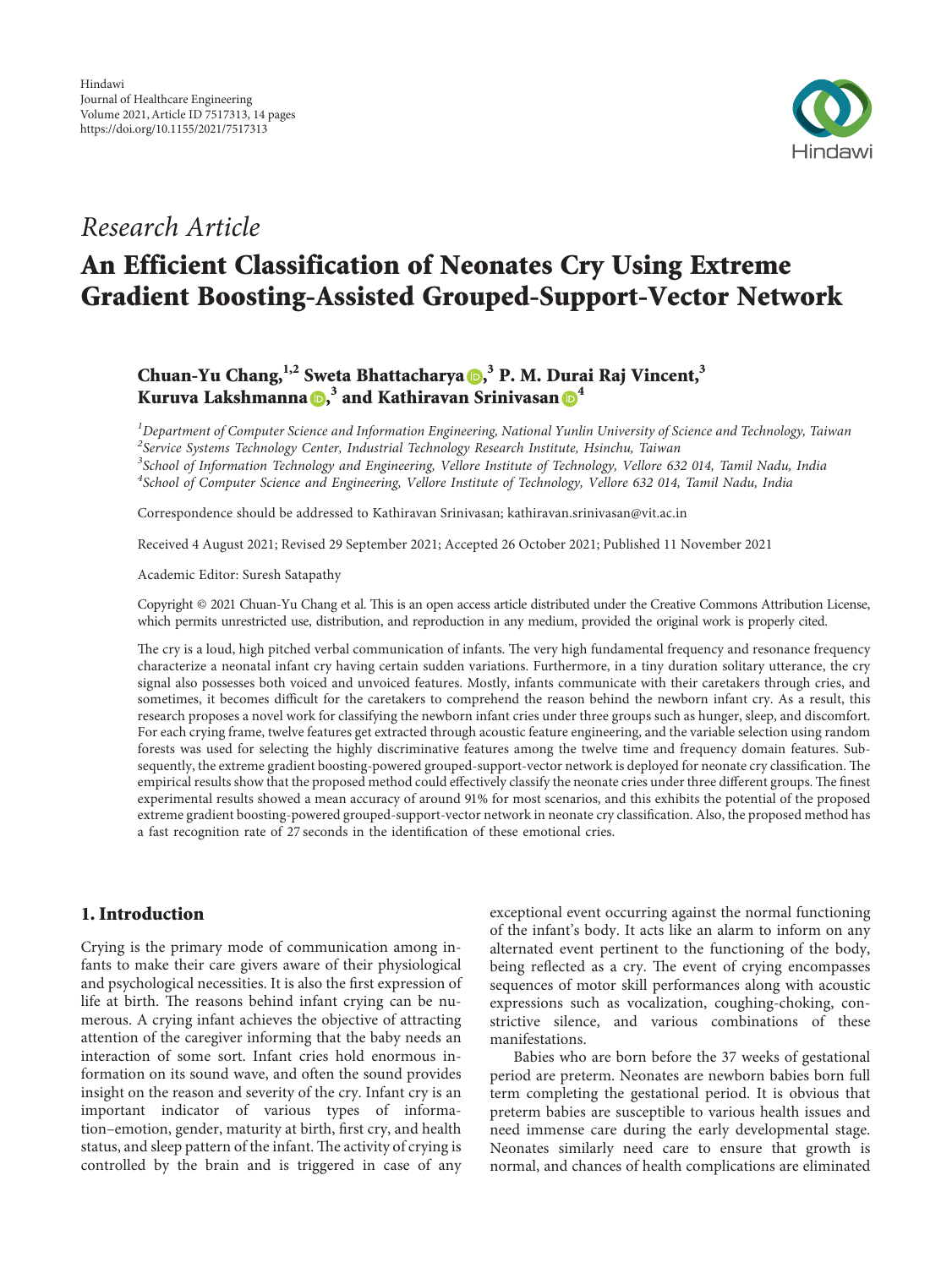to the maximum level. The pitch of cry in preterm and neonates contributes significantly in analyzing the signs of the problem to take immediate remedial steps at the earliest. Especially, in preterm, the sound and frequency of cry provide early information with deeper problems in comparison to other diagnostic tests, wherein pathological diseases in infants take almost seven months to a year time frame to get detected. Early detection of these diseases provides opportunities for versatile treatment applications and medical therapies. An infant cry wave contains information on the physical state and physical pathologies of babies. Processing of this information is similar to the task of pattern recognition, possessing high potential as a noninvasive complementary tool for detection and strategizing preventive steps for infant health issues. Figure 1 depicts the waveform and spectrogram of an infant cry. Figures 2–4 illustrate the waveforms and spectrograms of sleep, hunger, and discomfort cries, respectively.

It becomes pertinent to mention that infant cries belong to the most sensitive range of human auditory sensation. Infant cries are initiated from events occurring in the respiratory and nervous system. The sound is generated from the vocal cord and vocal tract with a frequency range of  $250$  Hz. to  $600$  Hz. The first shrill cry provides significant information on APGAR count to categorize if a newborn baby could be considered as health, weak or sick. The vocalizations, time variance, and limb movements associated with infant cry provide insight on their neurological aspects. Analysis of this sound as already mentioned is important in the detection of health hazards, and various studies have been conducted in the similar direction. Originally, sound spectrogram was used as the primary tool for the analysis of crying sounds in the years 1960s and 1970s. Spectrogram was an analog device that plotted time on the  $x$  axis, frequency on the y axis, and the frequency was depicted by dark lines. The progression of the technology led to the present day use of pitch frequency, cross-correlation, Mel frequency, cepstral coefficients, and various automatic classification methodologies. These traditional methodologies emphasized on analyzing infant cry sounds based on features derived from fundamental frequency contours, pitch contours, and signal energy in different frequency subbands and unvoicing. Moreover, the frequency of crying and formants of the cry signals has been analyzed. Attempts have been made to classify infant cries based on the root causes–pain, sadness, hunger, and fear. The characteristics of the cry signal pitches have categorized cry signals as urgent, sick, and various others. Pitch detection algorithms have been implemented to calculate the instantaneous fundamental frequency (F0), wherein the first three formants along with  $F_0$  have been used to analyze the sounds. Machine learning enables systems to automatically learn and build the analytical model fromtheir experience.  $[1-14]$  $[1-14]$  $[1-14]$  The work in  $[15]$  $[15]$  presented an extensive review of research done focusing on the analysis and classification of infant crises. The review was conducted targeting various aspects such as data acquisition techniques, cross-domain signal processing techniques, and various machine learning classification techniques. The contribution of preprocessing techniques in describing diversified



Figure 1: Waveform and spectrogram of an infant cry.



Figure 2: Waveform and spectrogram of sleep cry.



FIGURE 3: Waveform and spectrogram of hunger cry.



FIGURE 4: Waveform and spectrogram of discomfort cry.

features, namely, Mel-Frequency Cepstral Coefficients (MFCC), spectrogram, and fundamental frequency, is discussed. It is observed that acoustic and prosodic features that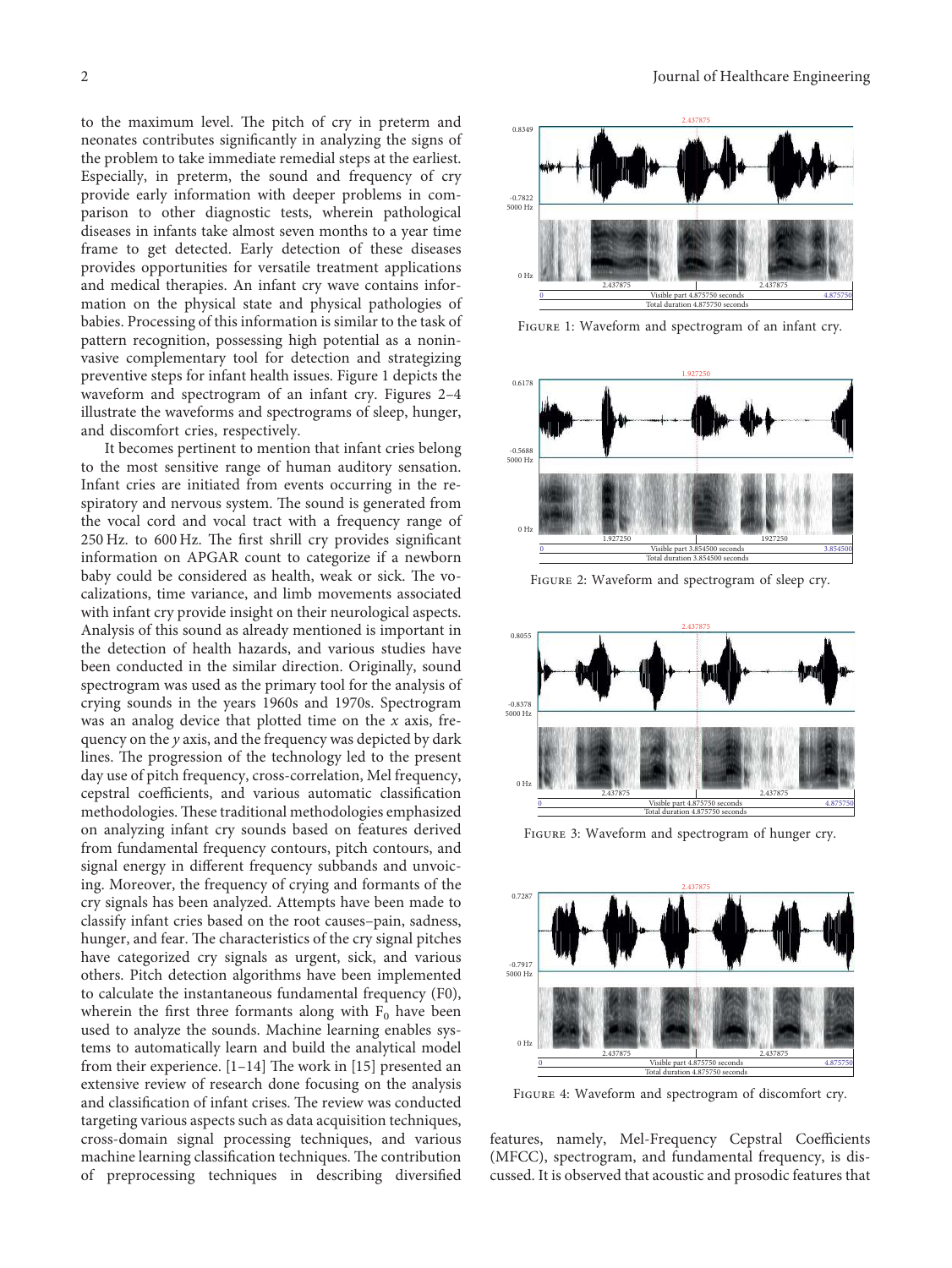are extracted from various domains have the potential to segregate frame-based signals from one another and thus are used for the training of machine learning classifiers. The study discusses traditional machine learning techniques along with newly generated deep learning architectures and highlights future directions of research in data processing, feature extraction, and neural networks for understanding, interpreting, and processing infant cry signals.

Although various studies have been conducted on infant cry data analysis, they lag a comprehensive methodology for the analysis and recognition of signals to achieve optimized decision making. The unique contribution of the present study involves the following:

- (1) Conducting exhaustive preprocessing includes seven steps, namely, standardization through normalization, framing, detection or end-point detection or cry unit, preemphasizing, windowing, and Fast Fourier Transformation.
- (2) Features were extracted using acoustic feature engineering, and variable selection using random forests (VSURF) was used for selecting the highly discriminative feature set.
- (3) Implementation of grouped-support-vector network is for an efficient infant cry classification with a faster emotional cries recognition rate of 27 seconds.
- (4) The proposed model yields effective results in higher dimensional spaces and is applicable in scenarios, wherein the dimension count is larger than the sample count.
- (5) The implementation of boosting helps create classifiers for its ensemble by training each classifier. This is achieved through random redistribution of the training datasets through the resampling process.
- (6) The best experimental results exhibited a mean accuracy of about 91% for most cases, and this demonstrates the potential of the extreme gradient boosting-powered grouped-support-vector network in neonate cry classification.

The following sections of this paper are organized as follows: Section 2 presents a detailed literature review. Section [3](#page-4-0) illustrates the proposed methodology, Section [4](#page-8-0) presents the results and discussions, and Section [5](#page-12-0) provides conclusion of the study.

#### 2. Literature Review

Numerous studies have been conducted pertinent to the analysis and interpretation of infant cry. Some of the significant and recent studies conducted on infant cry classification are discussed in this section. Table [1](#page-3-0) presents a consolidated review of techniques and challenges in infant cry classification. This section highlights some of such studies and their observations.

Thestudy in [[24](#page-13-0)] emphasized the importance of automatic recognition of infant cries to develop an application that would improve the quality of life of the infant and their parents. The study generated real-time datasets from infant cries and selected the most relevant sound attributes that affected the experimental results and helped monitor infants. The framework automatically detects instances of discomfort signals, which are common among 25 percent of infants, using machine learning techniques. The study included an ensemble technique through which low-level audio features were selected from labelled precry recordings and high level features relevant to the envelop of crying. The inclusion of precry signals helped understand infant needs better, providing the opportunity to develop superior quality of baby monitors.

The study in [\[25\]](#page-13-0) performed an experimental analysis using two ensemble models to classify infant cry. The two models used are a boosting ensemble of artificial networks and a boosting ensemble of support vector machines. The study highlighted the superiority of the neural networkbased ensemble model in the classification of infant cry. The challenges of the study included the difficulty of collecting cry samples from normal babies without any pathology, pain, or hunger issues. The availability of a larger number of samples would help generalize the results achieved and justify the possibility of its application in real time.

There have been immense advancements in perinatology and neonatology, which have created a positive impact in the survival of preterm and low weight neonates. The study in [\[26\]](#page-13-0) highlighted the importance of infant cry analysis as a noninvasive complementary tool for the assessment of the neurological conditions of premature neonates. The study emphasized on identifying the distinctions between fullterm and preterm neonatal cry using automatic acoustical analysis in association with various data mining techniques.

The act of crying is a sole method of for infants to communicate with their environment to inform about their necessities and issues. These audio signals require thorough analysis and extraction of features with the help of expert knowledge. The use of deep learning does not require much of preprocessing and is capable of extracting important features automatically from the datasets. The study in  $[27]$ implements a deep learning-based feature extraction technique followed by machine learning algorithms for the classification of infant cry. The audio signal of 4-second duration was transformed into a spectrogram image and then fed into the DCCN for extraction of features. The extracted features were further classified using ML algorithms, namely, SVM, Naïve Bayes, and KNN. The framework was evaluated with the Bayesian hyperparameter optimization technique. The results highlighted the superiority of SVM in the classification of infant cry due to hunger, pain, or sleepiness.

Thestudy in [[28](#page-13-0)] implemented machine learning techniques to analyze distress calls among infant chimpanzees. The exemplars were extracted from the distress call episodes, and the external events that caused such calls and the distance from the mother were analyzed to identify any correlations. The results revealed that such distress calls could provide information on discrete problems faced by the infants and their distance from the mother. These factors would act as a guide for maternal decision making. However,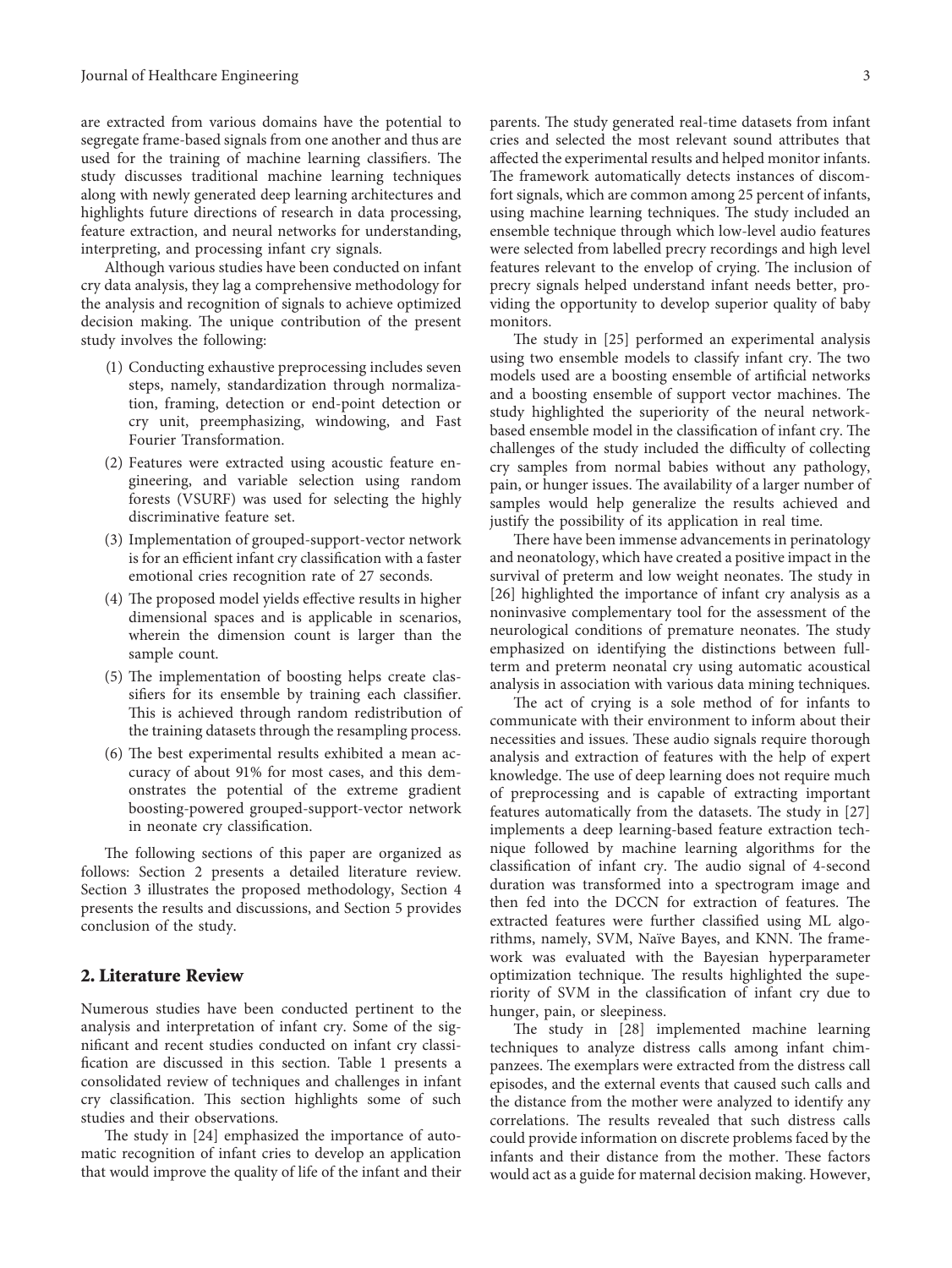<span id="page-3-0"></span>

| Ref.<br>No. | Dataset                                                                                                                              | Methodology                                                      | Research challenges                                                                                                                                                         |
|-------------|--------------------------------------------------------------------------------------------------------------------------------------|------------------------------------------------------------------|-----------------------------------------------------------------------------------------------------------------------------------------------------------------------------|
| $[16]$      | DA-IICT infant cry and baby Chillanto                                                                                                | Convolutional restricted<br>Boltzmann machine<br>(ConvRBM) model | (i) Model was not implemented in any<br>real-time environment<br>(ii) Model was not evaluated against<br>any other model apart from MFCC                                    |
| $[17]$      | Self-recorded datasets, baby Chillanto, National Taiwan<br>University Hospital, Dunstan baby, iCOPE, University<br>of Milano Bicocca | MFCC, KNN, SVM, GMM,<br>CNN and RNN                              | (i) Scalability of the dataset<br>(ii) Unavailability of skilled labors to<br>collect data<br>(iiii) Lack of collaboration between<br>medical professionals and researchers |
| $[18]$      | Sainte-Justine Hospital (Montreal, Canada), Al-Sahel<br>Hospital (Lebanon), Al-Raee Hospital (Lebanon)                               | <b>DFNN</b>                                                      | (i) Exclusion of various topologies<br>and transfer functions<br>(ii) exclusion of deep features and<br>nonlinear statistical features                                      |
| $[19]$      | Audio recordings from free sound, BigSoundBank,<br>sound archive, ZapSplat, SoundBible and sound jay                                 | <b>CNN</b>                                                       | (i) Model was not evaluated against<br>any other models                                                                                                                     |
| $[20]$      | Self-recorded audio recordings                                                                                                       | SVC and RBF                                                      | (i) Exclusion of more features or<br>categories in the dataset                                                                                                              |
| $[21]$      | Donate-a-cry corpus                                                                                                                  | SVM, random forest, logistic<br>regression, KNN                  | (i) Exclusion of a more extensive<br>dataset for enhanced justification of<br>the model                                                                                     |
| $[22]$      | Datasets from various online resources with infant cry<br>clips                                                                      | Random forest classification<br>model                            | (i) Use of smart phones other than<br>Motorola G5/G6 not included for<br>evaluation                                                                                         |
| $[23]$      | Donate-a-cry corpus                                                                                                                  | KNN and SVM                                                      | (i) Exclusion of an extensive dataset<br>with more infant cry categories                                                                                                    |

Table 1: Consolidated review of techniques and challenges in infant cry classification.

the role of acoustic cues in this regard has remained a topic of future scope of research.

The study of infant cry recognition helps identify the typical needs of infants from their care givers. Different cry sounds portray different meanings and help the caregivers respond appropriately, which further influence their emotional, behavioral, and relationship development. The recognition of infant cries is quite more difficult than understanding of adult speech due to the absence of verbal language-based information. The study in [\[29\]](#page-13-0) analyzes different types of emotional necessity as communicated by infants through their cry, namely, due to hunger, sleepiness, stomachache, uneasiness, and need to burn. A combination of CNN and RNN is used for feature extraction and classification. The CNN-RNN method when implemented in the study outperforms the traditional methods in terms of accuracy up to 94.97%.

The use of IoT and smart devices has helped develop state-of-the-art infant incubators that would enable caregivers to respond quickly to the specific needs of the infants. The baby voices are classified using machine learning using the open voice database. The sensor-based incubator as proposed in the study [\[30](#page-13-0)] would help in reporting the infant's condition. The use of IoT technology would enhance the function of the actuators inside the incubator. Finally, the combination of historical data and the live data collected by the sensors would provide extensive information on the infant's condition and the environment.

The study in  $[31]$  used neural networks to analyze the source of infant crises. The work combined the genetic algorithms, ANN in association with linear predictive coding (LPC) and MFCC for the classification of infant cries. The results justified the superiority of the proposed method when compared with other traditional approaches.

Thestudy in [[32](#page-13-0)] used Gaussian mixture model–universal background model for the recognition and analysis of infant cry signals even when there are channel imbalances and corroded signals. The results proved to be much superior when compared with high-order spectral features ensuring enhanced accuracy.

Thestudy in [[16\]](#page-13-0) highlighted the importance of explicit and relevant feature representation of infant cry signals, which are significantly different from speech signals. The study proposed the use of unsupervised auditory filterbank learning implementing convolutional restricted Boltzmann machine (ConvRBM) model. The model was able to successfully distinguish the differences between normal and pathological crying signals. The model, when compared with the mel-frequency cepstral coefficient model (MFCC), performed better in terms of accuracy. However, the model was not evaluated against any other model apart from MFCC.

Thestudy in  $[17]$  $[17]$  presented a review of various techniques adopted in infant cry analysis and classification. The reviews were primarily focused on different aspects of data acquisition, signal processing techniques across various domains and different machine learning based classification techniques. The paper discussed diversified features, namely, MFCC, fundamental frequency, and spectrograms. The study also highlighted the use of traditional machine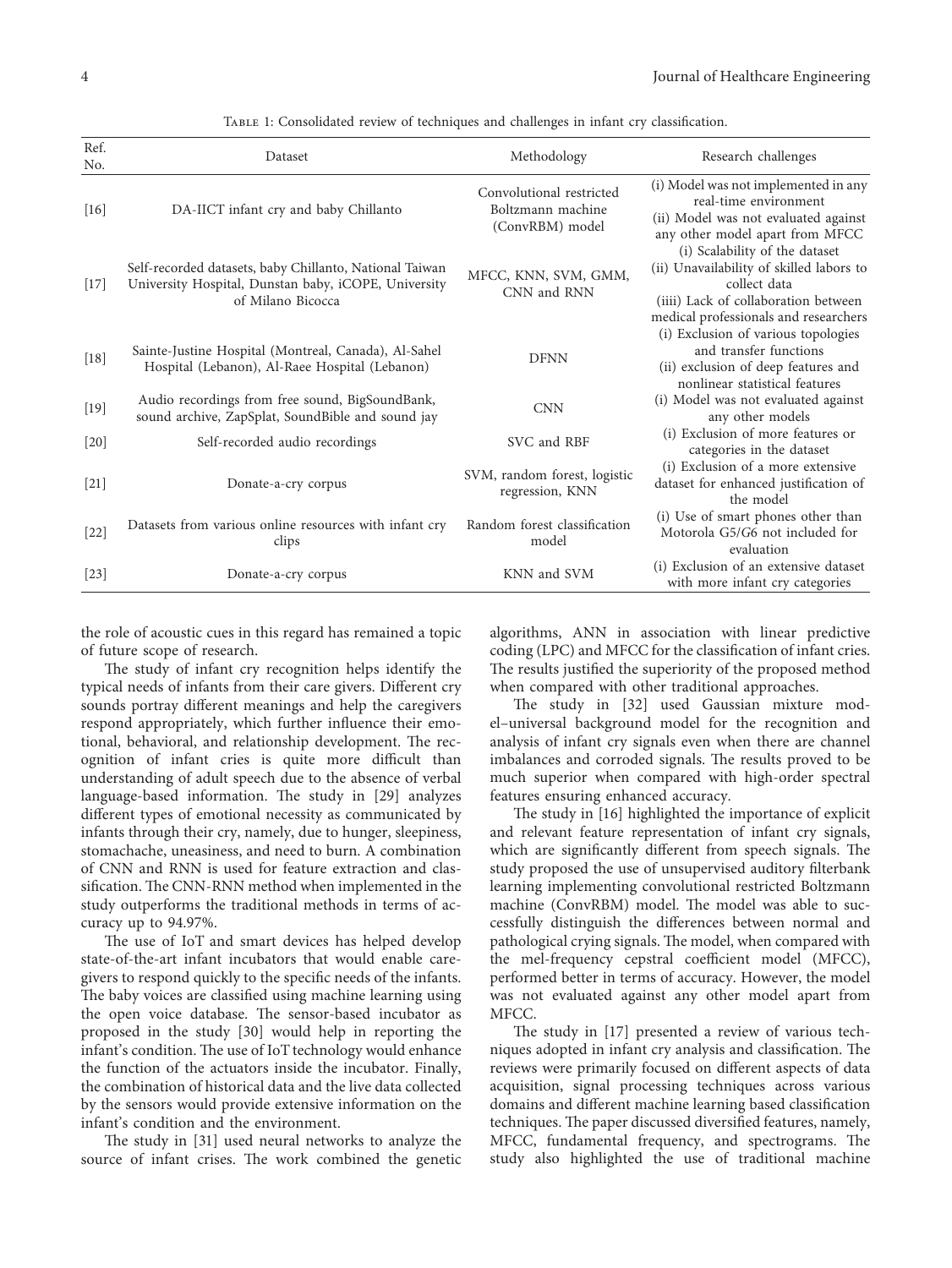<span id="page-4-0"></span>learning models such as KNN, GMM, and SVM and latest models CNN and RNN in infant cry identification, analysis, classification, and detection. The scalability of datasets, unavailability of skilled labor for collecting data, and lack of collaboration between medical professionals and researchers were identified as the challenges in infant cry research.

Thestudy in [[18\]](#page-13-0) proposed a CAD system that helped differentiate the healthy and unhealthy infant cry signals. The system constituted of four stages: firstly, the preprocessing of the cry signals was done to remove background noise and signal segmentation was carried out. Then, the preprocessed signal was analyzed to attain its cepstrum. Thirdly, the cepstrum coefficients were fed into a deep feed forward neural network (DFNN) for the purpose of training and classification. Finally, the system was evaluated against the standard classification performance metrics. The study did not include classification of deep features and nonlinear statistical features.

The study in [\[19](#page-13-0)] implemented convolutional neural network (CNN) for classifying the infant vocal sequences. The classes identified were, namely, "crying," "fussing," "babbling," "laughing," and "vegetative vocalization." The audio segments were represented as spectrograms and fed into the conventional CNN. The accuracy achieved was quite balanced. The model, however, was not evaluated against any other models.

The study in [\[20\]](#page-13-0) developed a smart cradle that operated based on the sounds of the infant. The infant sounds were classified using support vector classifier (SVC) and radial basis function (RBF) kernel based on 18 features extracted from the infant sounds. The system was evaluated against linear and polynomial SVC functions and other traditional classification models like Decision Tree, Random Forest, and Naïve Bayes algorithms. The proposed system was identified to be working with enhanced accuracy in comparison to the other traditional approaches. The study was based on only 4 types of sound, and hence, inclusion of more sound categories would help justify the accuracy of the model with enhanced accuracy.

Thestudy in [[21\]](#page-13-0) performed infant cry classification based on different features that were extracted from the processing of speech and auditory dataset. The model at the outset was trained using the individual features. Then, the most significant features were selected, and the model was retrained combining these selected features. SVM, KNN, logistic regression, and random forest models were used for the purpose of classification. The model could be further evaluated using an extensive dataset for further evaluation and justification of the proposed approach.

It was emphasized in [\[22\]](#page-13-0) that duration and frequency of infant crying were important identifiers for child health condition. The manual monitoring and observation in this regard were extremely taxing and had possibilities of indicating erroneous results. The study thus focused on developing a smart phone-based framework to automatically detect infant crying. Datasets of infant crying clips were collected from different online sources, and the audio features were extracted from these clips using the OpenSMILE software. The random forest algorithm was used to classify

the crying and noncrying audio clips, and then, the model was evaluated using real-time audio clip recordings. The Motorola G5/G6 phones were used for experimentation. Hence, the performance of the model in case of other smart phones remains uncertain.

Thestudy in [[23\]](#page-13-0) classified infant crying sounds using the Higuchi fractal dimensions. The KNN and SVM algorithms were used for the purpose of classification. Both algorithms were evaluated, and the results revealed that SVM performed better than KNN in terms of accuracy. The study could be further improved by including more types of infant cries and an extensive dataset that would help justify the superiority in the performance of the proposed approach.

#### 3. Materials and Methods

3.1. Preprocessing of Infant Cries and Feature Extraction. Figure [5](#page-5-0) represents the flow diagram of the proposed neonate cries classification system.

The second step in the proposed framework involves preprocessing of the dataset, which helps in eliminating inferences and disturbances existing in the cry data. An exhaustive preprocessing is performed, which includes seven steps, namely, normalization, framing, end-point detection, cry unit detection, preemphasizing, windowing, and fast Fourier transformation. The preprocessing is succeeded by feature extraction (acoustic feature engineering), which helps eliminate irrelevant features from the dataset and consider features, which contribute significantly to the overall output of the classification.

The classification of infant mode cries specifically by audio signals would lead to the generation of a large amount of data having difficulty in identification. Hence, the input signal is converted to a relatively concise feature vector, and the characteristic parameters are extracted, which represent the cry signal. In the case of signal analysis pertaining to the time domain without conversion, relatively lesser features are extracted from the original signal without making it damaged or lost. On the contrary, in the case of signal analysis pertinent to frequency domain, relatively more features get extracted from the original signal without much damaging or loss of the same, while the audio signal gets converted from the time domain to frequency domain. Thus, in this study, features are extracted from both time domain and frequency domain to achieve enhanced identification of infant cry models. Table [2](#page-5-0) lists the twelve extracted features using acoustic feature engineering.

The variables used in the study are as follows:

- (i)  $S_j(n)$ : indicates the signal of the  $j$ <sup>-th</sup> frame in the time domain
- (ii)  $S_j'(n)$ : indicates the signal of the  $j$ <sup>-th</sup> frame in the frequency domain after framing, Hamming windowing, and fast Fourier transformation.
- (iii) *T*: represents the features extracted in time domain.
- (iv) *F*: represents the features extracted in the frequency domain.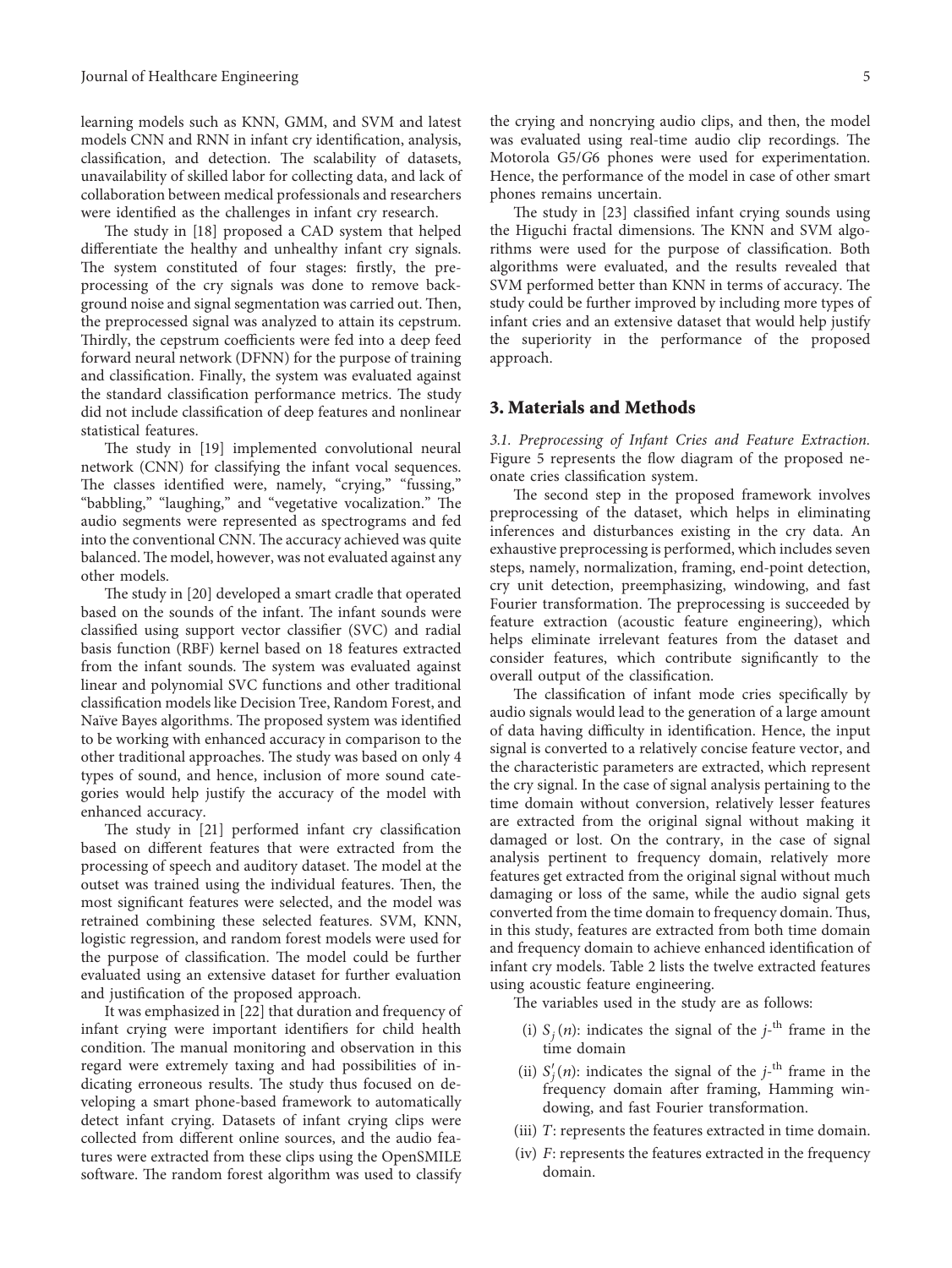<span id="page-5-0"></span>

Figure 5: Flow diagram of the proposed system.

Table 2: Twelve extracted features of acoustic feature engineering.

|                | Time domain        |   | Frequency domain |
|----------------|--------------------|---|------------------|
|                | Magnitude          |   | Pitch            |
| $\mathfrak{D}$ | Average            | 2 | Bandwidth        |
| 3              | Variance           | 3 | Peak             |
|                | Zero crossing rate | 4 | Valley           |
|                |                    | 5 | Formant          |
|                |                    | 6 | <b>LPCC</b>      |
|                |                    |   | <b>MFCC</b>      |
|                |                    | 8 | $\triangle MFCC$ |

(v) *N*: represents the number of samples in a frame.

Table 2 exhibits the details of the extracted twelve features. The particulars of every feature are summarized as given by the subsequent expressions:

3.1.1. Magnitude. The magnitude of an audio signal is the measure of how distant it, regardless of direction, and its quantitative value differ from zero

$$
TM_j = \sum_{i=0}^{N-1} |S_j(i)|.
$$
 (1)

3.1.2. Average.

$$
TA_j = \frac{1}{N} \sum_{i=0}^{N-1} (S_j(i)).
$$
 (2)

3.1.3. Variance.

$$
TV_j = \frac{1}{N} \sum_{i=0}^{N-1} (S_j(i) - TA_j)^2.
$$
 (3)

3.1.4. Zero Crossing Rate. The rate at which the signal changes from positive to zero to negative or vice–versa is termed as zero crossing rate. This value is immensely helpful in the recognition of audio signals, being a key feature for the classification of percussive sounds.

$$
TV_j = \frac{1}{N} \sum_{i=0}^{N-1} (S_j(i) - TA_j)^2.
$$
 (4)

3.1.5. Bandwidth. Bandwidth is the difference between lower and upper frequencies in the case of continuous band of frequencies.

$$
FB_{j} = \sqrt{\frac{\sum_{i=0}^{N-1} (|S'_{j}(i)|^{2} \times (i - FC_{j})^{2})}{\sum_{i=0}^{N-1} (|S'_{j}(i)|^{2})}}.
$$
 (5)

3.1.6. Peak.

$$
\text{FPeak}_{j,k} = \log \left\{ \frac{1}{\alpha N} \sum_{i=0}^{\alpha N-1} S'_{j,k,i} \right\}.
$$
 (6)

3.1.7. Valley.

FValley<sub>j,k</sub> = 
$$
\log \left\{ \frac{1}{\alpha N} \sum_{i=0}^{\alpha N-1} S'_{j,k,N-i+1} \right\}
$$
. (7)

3.1.8. Pitch. Pitch presents the perception of considering frequency based on low acoustic signal or high acoustic signal, which is analogous to the concept of fundamental frequency  $(f_0)$ . The basic methodology to measure  $f_0$  is to study the waveform in the time domain. Autocorrelation calculation was used to extract the pitch of the neonate cry signal in the present study.

3.1.9. Formant. Formant is defined as the assortment of frequencies of a complex sound, in which there exists an absolute or relative maximum in the acoustic spectrum. Formants can be referred to as either a resonance or the spectral maximum generated by the resonance. The formants are usually measured as amplitude peaks in the frequency spectrum of the sound, using a spectrogram or a spectrum analyzer. The first six formants are extracted from the signal frame as per the characteristic parameter being represented as F1∼F6.

3.1.10. LPCC. LPCC[[27](#page-13-0)] is predominantly employed in various audio recognition applications. LPCC involves modeling of the human vocal tract using a digital all-pole filter. There exists  $p$  number of LPCCS, which are clustered together to establish one feature vector for a specific neonatal cry signal frame. In the present study, the factor  $p$  is fixed to a value 12, and the extracted twelve features are represented as  $LPCC_1~\sim LPCC_1$ <sub>2</sub>.

3.1.11. MFCC. In audio recognition systems, MFCC[[26](#page-13-0)] is one of the best frequently adapted feature extraction techniques. Considering the frequency spectrum of the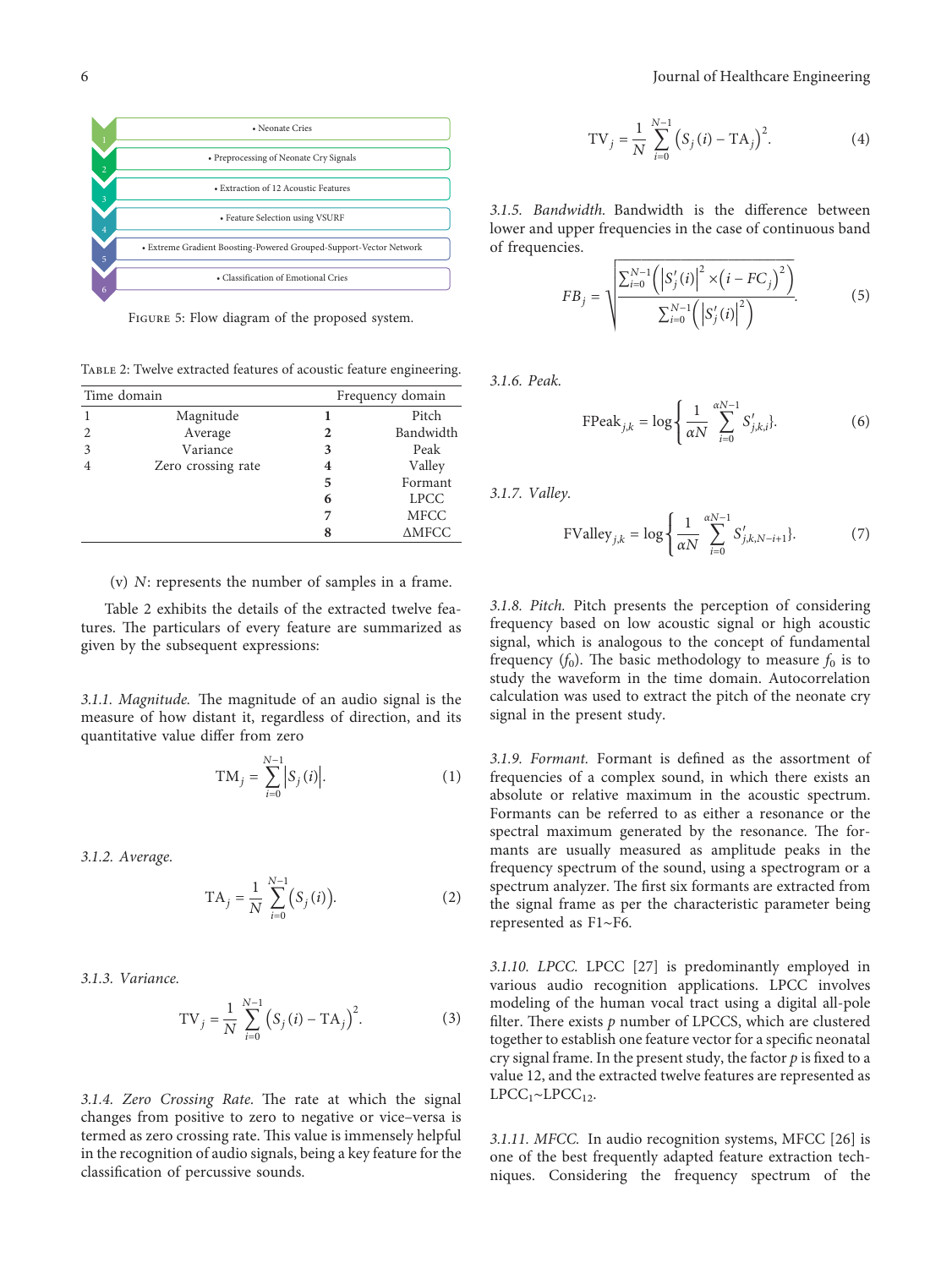windowed neonatal cry signal frames, the feature vectors get extracted. Assuming that  $p$  is the order of the Mel scale spectrum, the feature vectors are attained considering the first *p*-*DCt* coefficients. In the present study, the factor  $p$  is fixed to a value 12, and the extracted twelve features are represented as MFCC<sub>1</sub>∼MFCC<sub>12</sub>.

3.1.12.  $\triangle MFCC$ . The objective of using  $\triangle MFCCs$  involves the enhanced capability to recognize cry signals. This is achieved through a better understanding of the dynamics of the power spectrum, i.e., the trajectories of MFCCs over time.

3.2. Feature Selection-Variable Selection Using Random Forests. The feature selection technique used in the present study is variable selection using random forests (VSURF), which is implemented using the "VSURF package" in R environment.

The steps involved in the VSURF algorithm are presented in this section. Firstly, the variables are ranked on the basis of their importance measurement, and unimportant ones are eliminated from consideration. Secondly, two different subsets are obtained either by considering a collection of nested RF models including selection of the most accurate variable or by introducing the sorted variables sequentially done. It is important to mention that each RF is typically built using  $n$  tree = 2000 trees. There are 12 features extracted in each frame. It becomes cumbersome and time consuming to use the 12 features directly to train a classifier. Hence, to reduce the computational time, the selection of discriminative features is necessary to achieve the optimum level of accuracy. As part of this study, five discriminative features, namely, peak, pitch, MFCCs, ΔMFCCs, and LPCC, are selected, which would be used as features while training the cry signals.

3.3. Grouped-Support-Vector Network. Support vector machines (SVMs) are a set of supervised learning methods, which are used for classification, regression, and outliers' detection in the n-dimensional hyperspace. The benefits of SVMs include its ability to perform effectively in high dimensional spaces and in cases where the numbers of dimensions are greater than the number of samples. Another significant advantage is that it deploys a subset of training points in the decision function termed as support vectors, making it memory efficient. Furthermore, SVMs can simultaneously minimize estimation errors and model dimensions. The experimental analyses were implemented in R open source platform. The SVM models in this work were devised by employing the "e1071 package" in the R library. Moreover, the major advantage of using this library is that it permits the alternation of the traditional SVM classification model and makes it possible to be implemented for the multiclass classification. For augmenting the computational speed, the "doMC package" and "foreach package" were used to permit the parallel development of the modules in the

grouped model. The "doMC package" is a "parallel backend" for the "foreach package." It presents the technique required to execute "foreach" loops in parallel. The "foreach package" delivers a new looping construct for the execution of R code repeatedly. Moreover, the "foreach package" was deployed in combination with a package named "doMC," which would enable the code to be executed in parallel. The main objective behind the use of "foreach package" is its ability to support parallel execution, in the sense that it can execute such repeated operations on multiple cores on the workstation. Besides, by using "foreach," this operation was executed in parallel on multiple cores, reducing the execution time back down to minutes. Furthermore, it can be witnessed that the final classification outcome of the grouped classifier is the amalgamation of the prediction of the individual classifiers. Another vital point to note is that the individual SVM classification members are diverse, and they also have precise and unique performance, which makes it easier for the grouped-support-vector network to have a more accurate prediction. Figure [6](#page-7-0) shows the infant cry classification using grouped-support-vector network.

3.4. Boosting. Bootstrapping, which is also known as bagging, is a predominantly used sampling technique. It is an ensemble method that creates classifiers to implement an ensemble approach. This is achieved by training each of the classifiers, following a random redistribution of the training datasets using the resampling technique. It thus incorporates the best of both bootstrap and aggregating techniques. In case of boosting, "r" samples are chosen out of the "p" available samples with replacement. The learning algorithm is then implemented on each of these samples. The point of sampling with replacement is to ensure that the resampling performed is random in the truest sense. If the point of sampling is performed without replacement, the samples drawn would be dependent on the previous ones and hence will not be random. The predictions from the above models are aggregated to conclude to the final combined predictions. The aggregation could be done on the basis of predictions made or the probability of the predictions made by the individual bootstrapped models. The random sampling method based on the bagging technique is applied repeatedly to attain a group of member classifiers.

The use of bagging in resampling of the training subset using bootstrapping of each classifier within the ensemble helps achieve diversity. In such circumstances, a dissimilar training subset is extracted from the original training set using the technique "resampling with replacement," thereby generating "m" number of subsets. Each one of these generated subsets is further used to train a classifier within the ensemble. This developed ensemble further used helps predict a subset of unseen testing data, wherein the output of the classifiers inside the ensemble is combined using weighted majority voting. In case the ensemble classifier fails to get similar prediction accuracy, providing more voting weight to the classifier having high accuracy is considered the best fit. This approach is known as weighted majority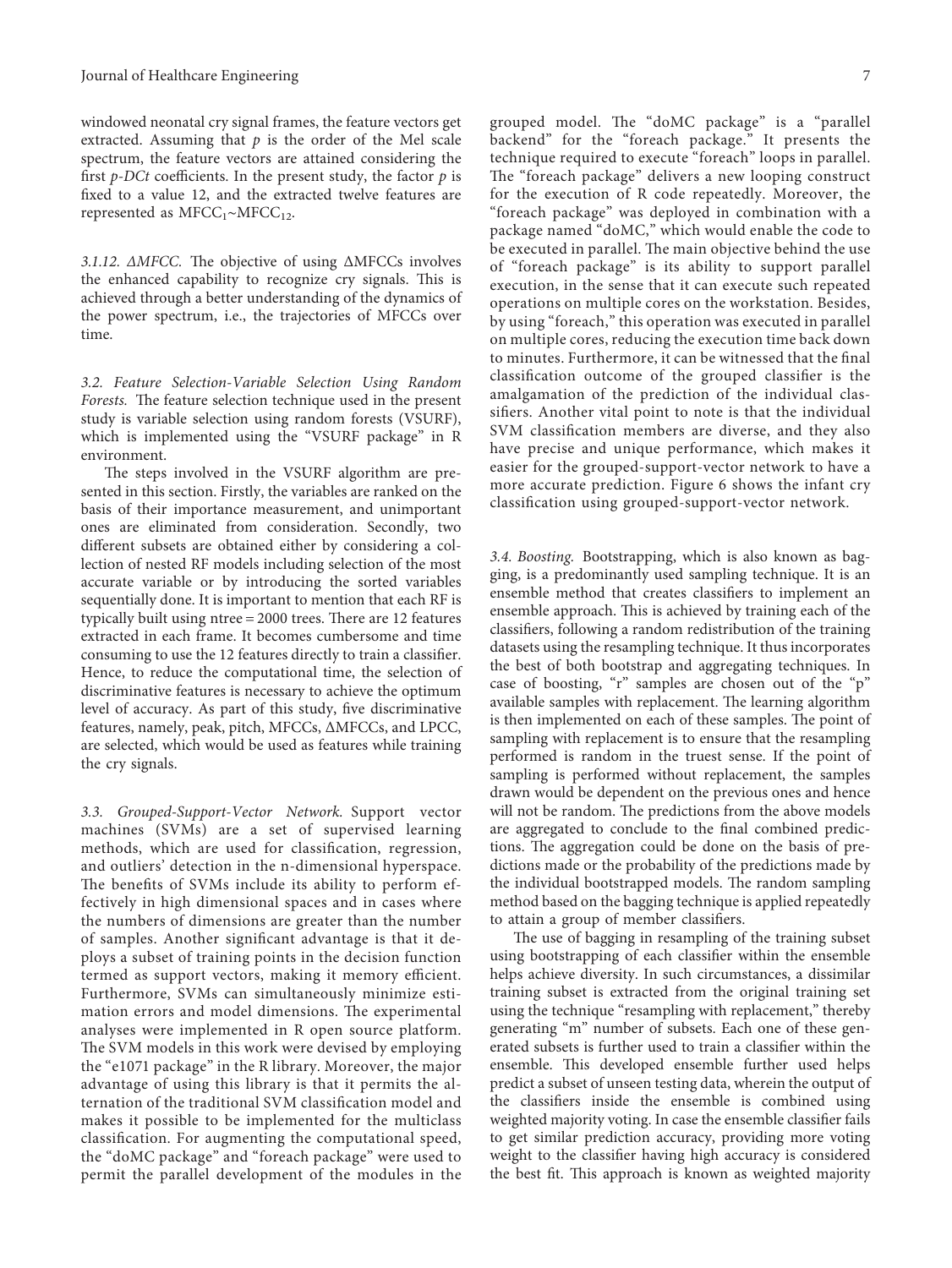<span id="page-7-0"></span>

Figure 6: Infant cry classification-grouped-support-vector network.

voting. Combining bootstrapping with the weighted majority voting aggregation method leads to the development of a new category of ensemble-based systems called "boosting." The objective is to assign higher "weights" to

classifiers, which have high accuracy during the training process, whereas assigning lower weights to classifiers has lower accuracy, which would increase the probability of correct final output of the ensemble model.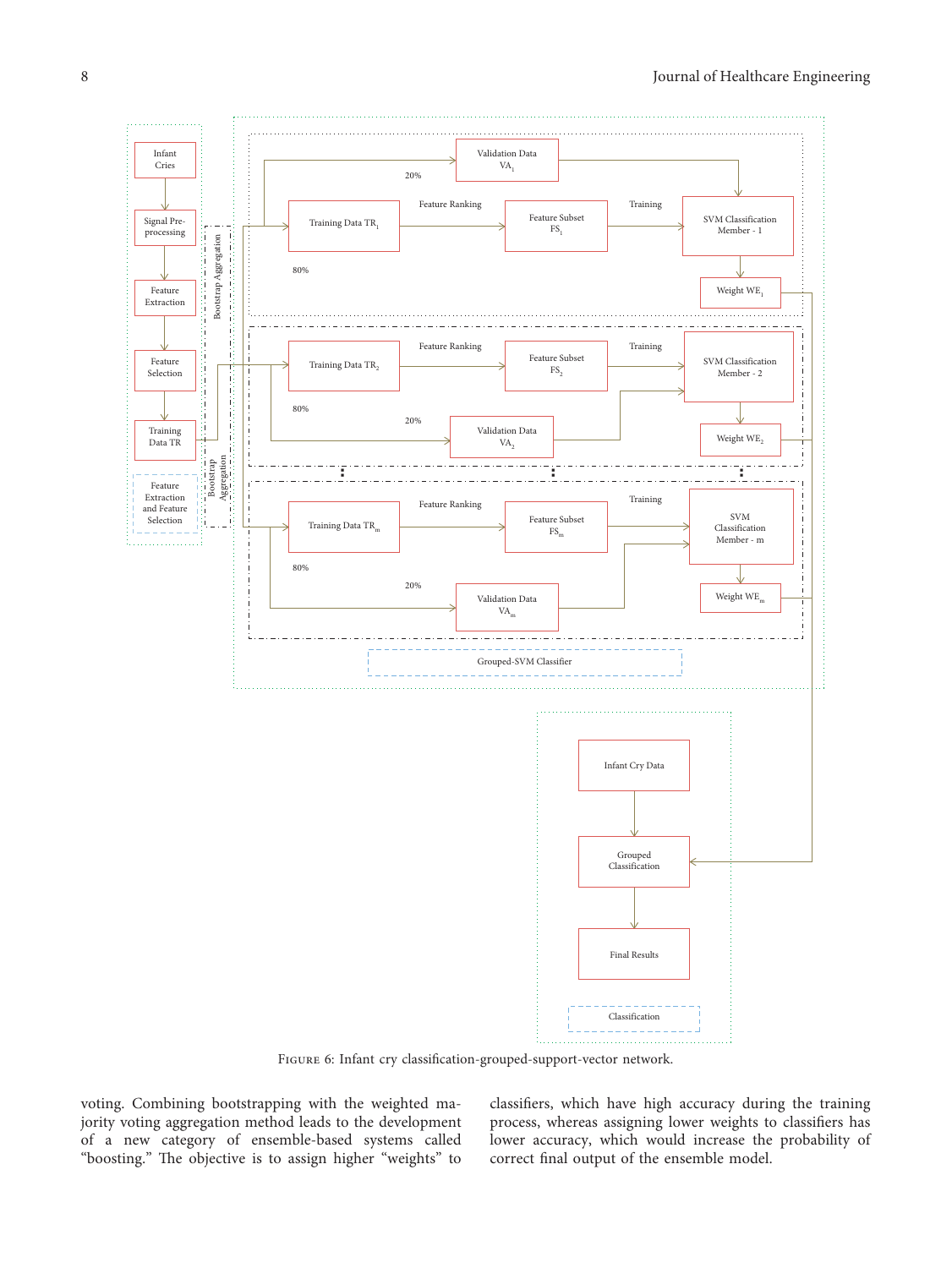<span id="page-8-0"></span>

Figure 7: Infant cry acquisition setup.

Extreme gradient boosting (XGBoost) is implemented using the "xgboost package." It is a scalable and efficient application of gradient boosting framework, which helps perform parallel computation automatically. In XGBoost, the decision trees are developed in sequential form. The weights take an essential role in XGBoost being assigned to the independent variables. It is fed to the decision tree, which helps in predicting the results. In case the weight of the variables is predicted inaccurately by the tree, the respective value is increased, and further, variables are fed into a second decision tree. These individual classifiers are then combined or ensemble to develop a stronger and more accurate model. The ensemble SVM model is initially optimized by identifying the best regularization parameter "C" for the training criterion and the bandwidth "y" for the Gaussian kernel. For the sake of achieving the same, a grid search is implemented using the parameters "C" = [1,3,33] and " $\gamma$ " = [0.1, 0.2, 0.3,., 5]. The entire dataset TR is first segregated into training  $TR<sub>m</sub>$ and testing subset  $VA<sub>m</sub>$  as per 80 : 20 ratio, respectively. The radial basis function (RBF) kernel is used in the development of SVM regression models. The final SVM classifier is then developed using these parameters before being added to the ensemble. This procedure is repeated 300 times until the entire ensemble is generated. The final ensemble classification is finally calculated using a weighted majority voting approach.

#### 4. Results and Discussion

Figure  $7$  illustrates the infant cry acquisition setup. The dataset used in this study consisted of 258 sleepy cries, 372 hunger cries, and 372 discomfort cries taken from 12 female and 17 male infants having an age between one to ten days. These newborn babies were located at the department of Obstetrics and Gynecology, National Taiwan University Hospital Yunlin Branch, Taiwan. Additionally, the newborn babies were normal and had no pathological background. Moreover, these infant cries were classified into three categories, namely, sleepy, hunger, and pain-induced cries. During the acquisition of the cry, the infants were placed in the semisupine position: the infants facing upward with their head resting on a cradle and their neck in a neutral position.

The infant's arms were in a neutral thumb position. Sony HDR-PJ10 High Definition Camcorder was deployed to record the infant cries with a 44.1 kHz sampling rate of 16 bits of resolution. The distance between the infant's mouth and the camcorder microphone was around 40 cm. The lengths of recorded infant cries were between 10 and 60 seconds. The infant cry measurement setup is illustrated in Figure 7. This research was approved and accepted by the ethical review committee from the National Cheng Kung University Human Research Ethics Committee. The parents of the infants had provided their written consensus for being a part of this study. All experimental results were validated using 10-fold cross-validation. The benefit of this process is that, during the training and validation, it completely includes all the data samples; however, a data sample is deployed only once for validation purposes. Table [3](#page-9-0) lists the dataset deployed for training and testing purposes.

4.1. Infant Cry Classification Based on the 12 Extracted Features. The twelve extracted features were deployed in the experiment. Among all considered cry signals, eighty percent of the cry signals were employed in training, and twenty percent were utilized for testing. Table [3](#page-9-0) collates the number of cries deployed in the training and testing of the dataset. There are totally 372 hunger cries, 258 sleep cries, and 372 discomfort cries. Table [4](#page-9-0) presents the classification accuracy based on the extracted 12 features. It can be observed that the mean cry classification accuracy is around 91 percent. Further, the discomfort cries have the highest classification accuracy of 95 percent. Figure [8](#page-9-0) portrays the receiver operating characteristic curve of the proposed model with 12 features.

The accuracy can be computed from the following expression:

accuracy = 
$$
\frac{\text{number of correctly predicted crises}}{\text{total number of cry predictions}}.
$$
 (8)

4.2. Infant Cry Classification Based on the Selected 5 Features. In this experiment, the dataset exemplified in Table [2](#page-5-0) was employed. Table [5](#page-9-0) describes the confusion matrix for the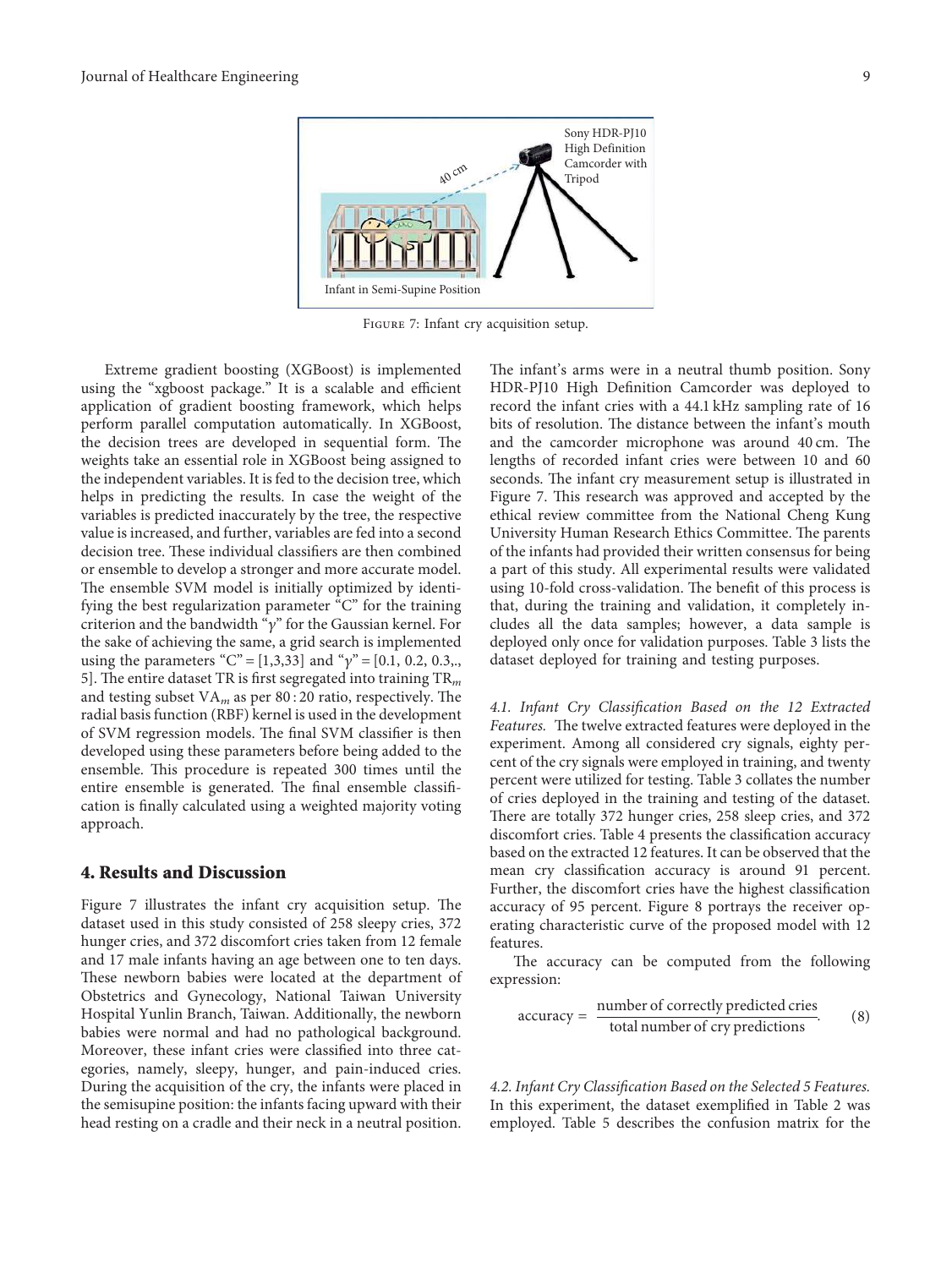|  |  |  |  | TABLE 3: Dataset for training and testing. |  |  |
|--|--|--|--|--------------------------------------------|--|--|
|--|--|--|--|--------------------------------------------|--|--|

<span id="page-9-0"></span>

|            | Training data | Testing data | Total     |
|------------|---------------|--------------|-----------|
| Hunger     | 186 cries     | 186 cries    | 372 cries |
| Sleep      | 129 cries     | 129 cries    | 258 cries |
| Discomfort | 186 cries     | 186 cries    | 372cries  |

Table 4: Classification accuracy based on the extracted 12 features.

|                       | Actual Classification |       |            |          |  |  |
|-----------------------|-----------------------|-------|------------|----------|--|--|
| System classification | Hunger                | Sleep | Discomfort | Accuracy |  |  |
| Hunger                | 168                   |       | 15         | 0.9032   |  |  |
| Sleep                 |                       | 113   |            | 0.8759   |  |  |
| Discomfort            |                       |       | 178        | 0.9569   |  |  |
| Mean                  |                       |       |            | 0.9120   |  |  |



FIGURE 8: Receiver operating characteristic curve of the proposed model with 12 features.

|  | TABLE 5: Classification accuracy deploying the selected 5 features. |  |  |  |
|--|---------------------------------------------------------------------|--|--|--|
|  |                                                                     |  |  |  |

| Actual classification | System classification |       |            |          |  |  |
|-----------------------|-----------------------|-------|------------|----------|--|--|
|                       | Hunger                | Sleep | Discomfort | Accuracy |  |  |
| Hunger                | 178                   |       |            | 0.9569   |  |  |
| Sleep                 |                       | 120   |            | 0.9302   |  |  |
| Discomfort            |                       |       | 180        | 0.9677   |  |  |
| Mean                  |                       |       |            | 0.9516   |  |  |

infant cry classification based on the selected 5 features, namely, Peak, Pitch, MFCCs, ΔMFCCs, and LPCC. Further, the discomfort cries have the highest classification accuracy of 96 percent, and the mean cry classification accuracy is around 95 percent. Figure [9](#page-10-0) portrays the graphical representation of the classification accuracy with and without feature selection. Figure [10](#page-10-0) depicts the receiver operating characteristic curve of the proposed model with 5 features.

4.3. Comparison of Infant Cry Classification between Male and Female Babies. In experiment 3, the classification scenario of experiment 2 is deployed for understanding the variation in cries between male and female infants. An aggregate of 422 cries comprising of 193 male and 229 female infant cries was tested in this research. The classification accuracy for distinct genders is displayed in Table [6.](#page-10-0) The classification accuracies for male and female infant cries are 93.78% and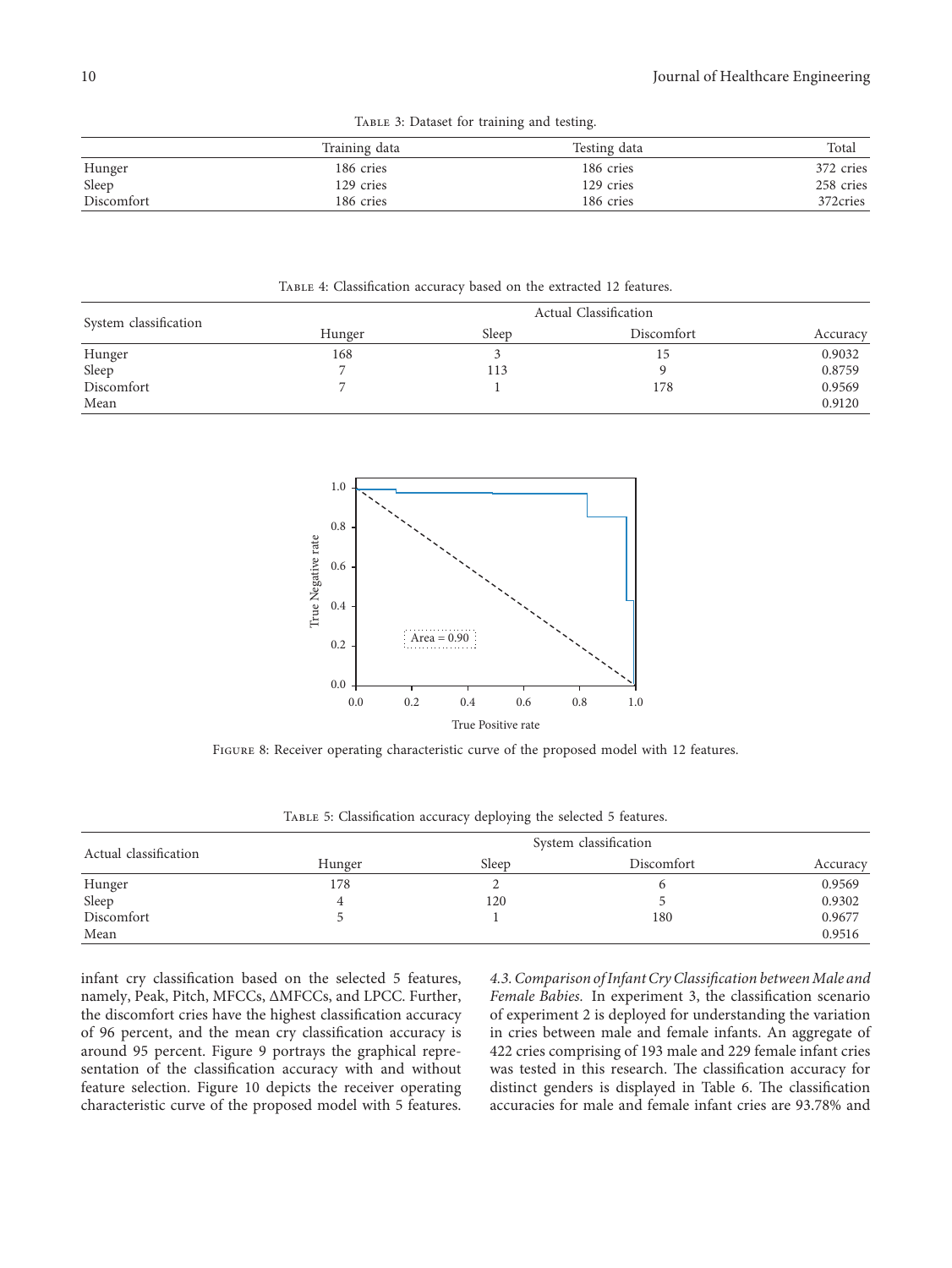<span id="page-10-0"></span>

FIGURE 9: Classification accuracy with and without feature selection.



Figure 10: Receiver operating characteristic curve of the proposed model with 5 features.

TABLE 6: Categorization accuracy for different genders.

|        | Correct | Incorrect | Total | Accuracy |
|--------|---------|-----------|-------|----------|
| Male   | 181     | <b>I</b>  | 193   | 0.9378   |
| Female | 218     | . .       | 229   | 0.9519   |

96.19%, respectively. It can be observed that the female neonate cries have a higher accuracy than the male neonate cries.

4.4. Comparison of the Proposed System with Other Models. Table [7](#page-11-0) indicates the comparison of the proposed model with the other models for different infant cry datasets. It can be witnessed that the proposed grouped-support-vector network provides better mean classification accuracy than Chang et al. [36] for hunger, sleep cry, and discomfort emotional cries. It could be witnessed that when there is a clear margin of separation between the emotional cry classes, the proposed extreme gradient boosting-powered groupedsupport-vector network works excellently and is very effective in high dimensional spaces.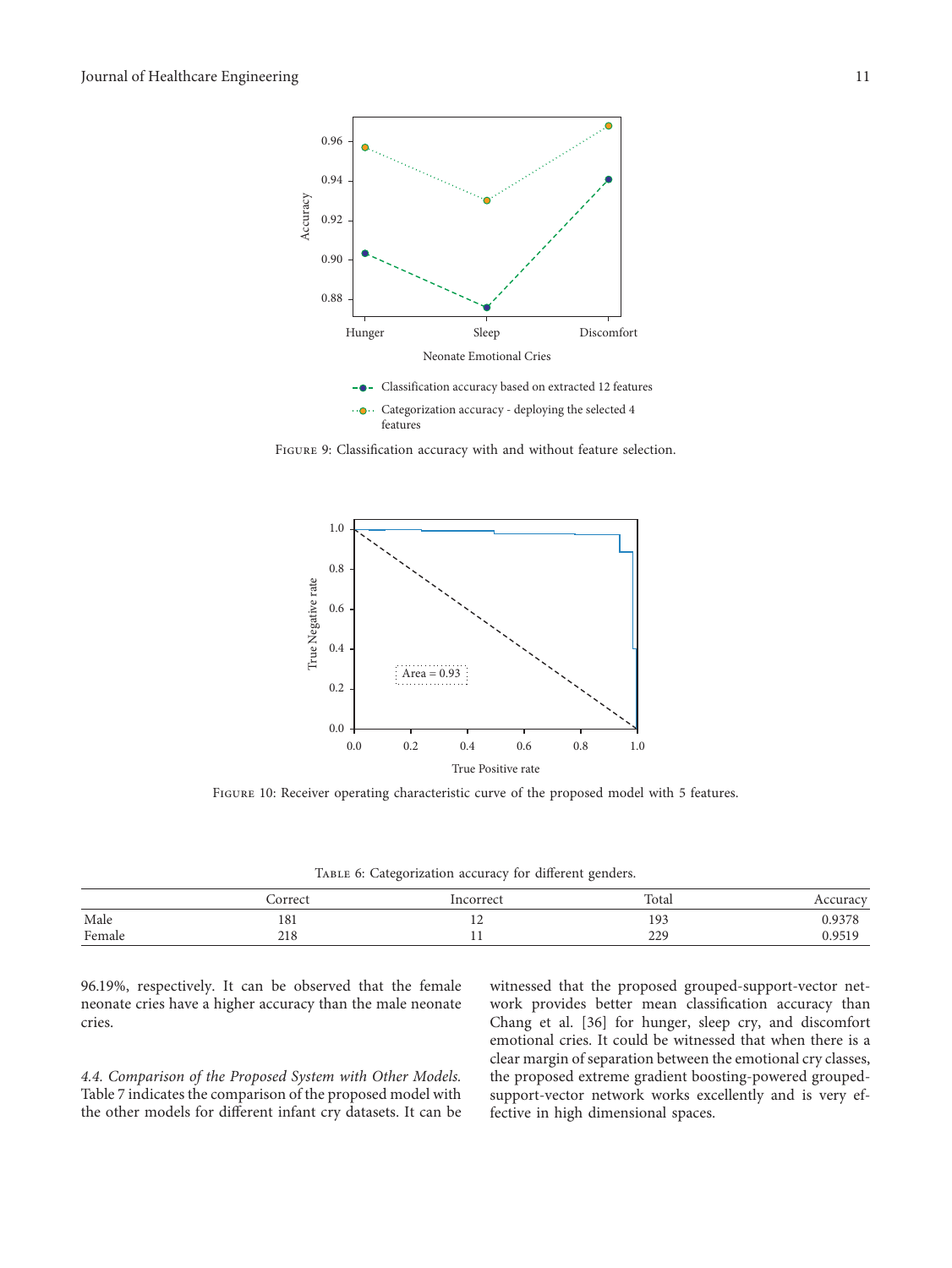<span id="page-11-0"></span>

| No. | Reference                 | Method                                                                                                            | Number<br>of features                            | Validation                                           | Dataset                                                                                                                                                                                                            | Mean<br>accuracy<br>Hunger       | Mean<br>accuracy<br>Sleep $(\%)$ | Mean<br>accuracy<br>Discomfort   |
|-----|---------------------------|-------------------------------------------------------------------------------------------------------------------|--------------------------------------------------|------------------------------------------------------|--------------------------------------------------------------------------------------------------------------------------------------------------------------------------------------------------------------------|----------------------------------|----------------------------------|----------------------------------|
| 1.  | Hariharan<br>et al. [33]  | Extreme learning<br>machine (ELM) kernel<br>classifier                                                            | 12                                               | 10-Fold<br>cross-<br>validation                      | Baby Chillanto<br>database, Mexican<br>Infants                                                                                                                                                                     | (% )<br>90.23                    |                                  | $(\% )$<br>81.98                 |
| 2.  | Liu et al. [34]           | Compressed<br>Sensing technique                                                                                   | $1$ (BFCC)<br>$1$ (LPC)<br>1 (LPCC<br>$1$ (MFCC) | $\overline{\phantom{0}}$<br>$\overline{\phantom{0}}$ | Neonatal intensive<br>care unit (NICU) of a<br>Hospital<br>(anonymous).                                                                                                                                            | 68.42<br>46.67<br>48.89<br>53.33 | 68.42<br>57.89<br>47.37<br>68.42 | 70.64<br>57.89<br>62.67<br>71.05 |
| 3.  | Saraswathy<br>et al. [35] | Probabilistic neural<br>network                                                                                   | 17                                               | $10$ -Fold<br>cross-<br>validation                   | 1. Baby Chillanto<br>database, Mexican<br>Infants<br>2. Hungarian deaf cry<br>signals<br>3. Malaysian infant cry<br>database (hospital<br>Sultanah Bahiyah Alor<br>Setar, Kedah,<br>Malaysia)<br>1. Baby Chillanto |                                  |                                  | 90.79                            |
|     |                           | General regression<br>neural network                                                                              | 17                                               | $10$ -Fold<br>cross-<br>validation                   | database, Mexican<br>Infants<br>2. Hungarian deaf cry<br>signals<br>3. Malaysian infant cry<br>database (hospital<br>Sultanah Bahiyah Alor<br>Setar, Kedah,                                                        |                                  |                                  | 78.71                            |
| 4.  | Orlandi et al.            | Logistic regression                                                                                               | 22                                               | $10$ -Fold<br>cross-<br>validation                   | Malaysia)<br>Infant cry dataset -<br>S. Giovanni di Dio<br>hospital, Firenze, Italy.                                                                                                                               |                                  |                                  | 80.505                           |
|     | $[26]$                    | Random Forest                                                                                                     | 22                                               | 10-Fold<br>cross-<br>validation                      | Infant cry dataset - S<br>Giovanni di Dio<br>hospital, Firenze, Italy.<br>Infant cry database -                                                                                                                    |                                  |                                  | 86.702                           |
|     |                           | Maximum a posteriori<br>probability or Bayesian<br>adaptation                                                     | $\overline{2}$                                   | Stratified K-<br>fold cross-<br>validation           | neonatology<br>departments of several<br>hospitals in Canada<br>and Lebanon                                                                                                                                        |                                  |                                  | 65.22                            |
|     | Alaie et al.              | Boosting mixture<br>learning (BML)<br>adaptation method for<br>refining the mean and<br>variance vectors.         | 2                                                | Stratified K-<br>fold cross-<br>validation           | Infant cry database -<br>neonatology<br>departments of several<br>hospitals in Canada<br>and Lebanon                                                                                                               |                                  |                                  | 67.68                            |
|     | $[36]$                    | Coupling old and<br>boosting mixture<br>learning adaptation<br>estimates over the<br>mean and variance<br>vectors | 2                                                | Stratified K-<br>fold cross-<br>validation           | Infant cry database -<br>neonatology<br>departments of several<br>hospitals in Canada<br>and Lebanon                                                                                                               |                                  |                                  | 68.18                            |
|     |                           | Boosting mixture<br>learning adaptation<br>method for refining<br>only the mean vectors                           | 2                                                | Stratified K-<br>fold cross-<br>validation           | Infant cry database -<br>neonatology<br>departments of several<br>hospitals in Canada<br>and Lebanon                                                                                                               |                                  |                                  | 69.59                            |

TABLE 7: Comparison with other models.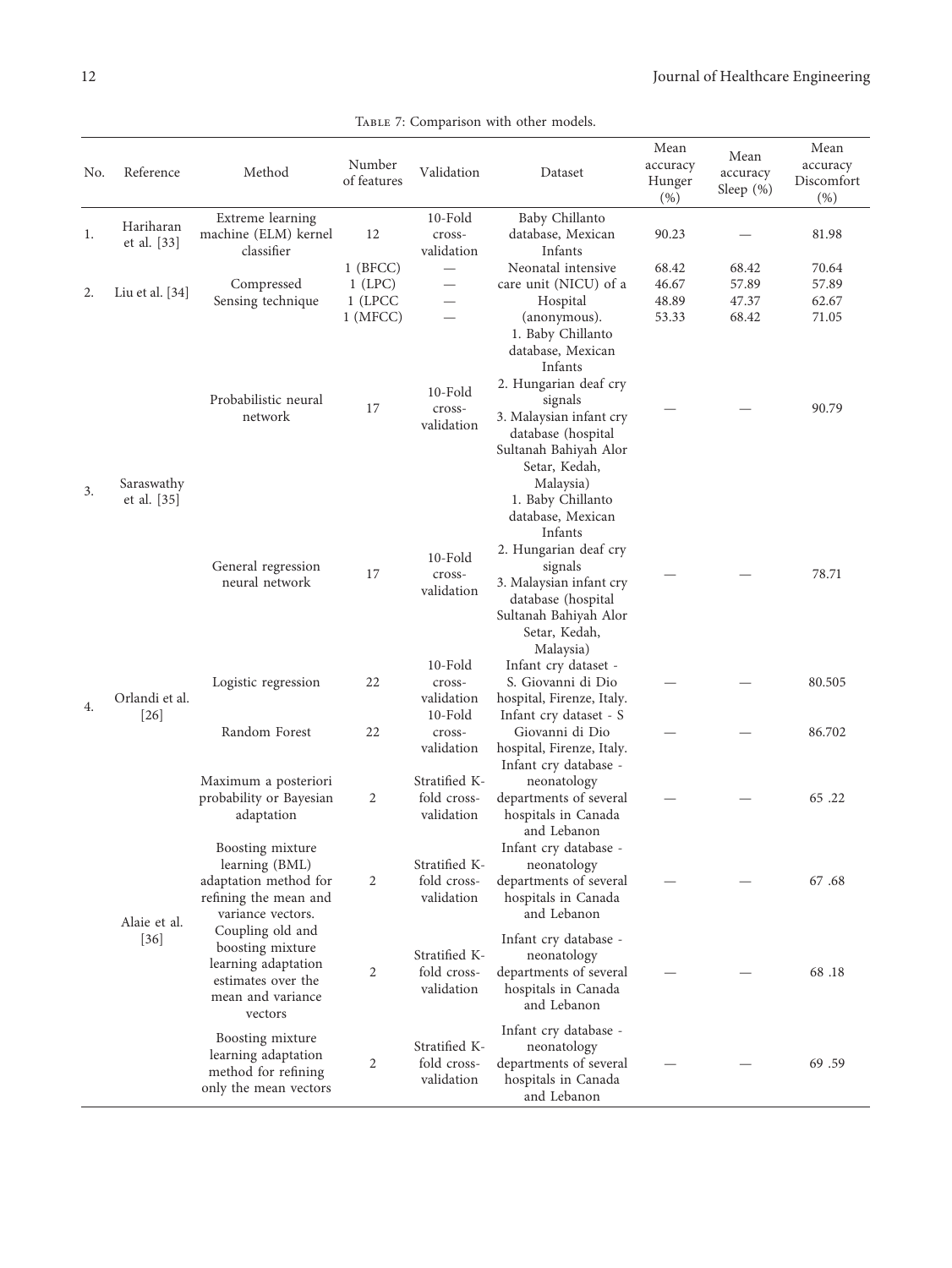TABLE 7: Continued.

<span id="page-12-0"></span>

| No. | Reference              | Method                                                                    | Number<br>of features | Validation                         | Dataset                                                                                 | Mean<br>accuracy<br>Hunger<br>(% ) | Mean<br>accuracy<br>Sleep $(\%)$ | Mean<br>accuracy<br>Discomfort<br>$(\%)$ |
|-----|------------------------|---------------------------------------------------------------------------|-----------------------|------------------------------------|-----------------------------------------------------------------------------------------|------------------------------------|----------------------------------|------------------------------------------|
| 6.  | Jun et al. [37]        | End-to-end deep<br>Model using auto-<br>encoder and K-means<br>clustering |                       |                                    | Real-world data<br>collected using a<br>sensor device.                                  |                                    |                                  | 97                                       |
| 7.  | Parga et al.<br>$[38]$ | Cry-translation<br>algorithm                                              | 10                    |                                    | ChatterBaby dataset                                                                     | 44                                 |                                  | 90.7                                     |
| 8.  | Chang et al.<br>$[39]$ | DAG-SVM method                                                            | 15                    | k-fold cross-<br>validation        | Infant cry dataset -<br>national Taiwan<br>university hospital<br>Yunlin branch, Taiwan | 86.36                              | 76.81                            | 95.45                                    |
| 9.  | Proposed               | Grouped-support-<br>vector network                                        | 12                    | $10$ -Fold<br>cross-<br>validation | Infant cry dataset -<br>national Taiwan<br>university hospital<br>Yunlin branch, Taiwan | 90.32                              | 87.59                            | 95.69                                    |

### 5. Conclusion

We studied numerous details about infants using newborn cry signals. Quite a few researches were found in the literature for infant classification using different approaches. This research proposed an extreme gradient boostingpowered grouped-support-vector network for infant cry classification with mean accuracy about 91% for the majority of the experimental scenarios. Initially, 12 features were extracted using acoustic feature engineering, and the variable selection using random forests (VSURF) is used for selecting the highly discriminative features. The dataset used in this study comprised 258 sleepy cries, 372 hunger cries, and 372 discomfort cries taken from 12 female and 17 male infants having an age between one to ten days. The newborn babies were normal and had no pathological background. The empirical results show that the proposed method provides a mean classification accuracy of around 91%, and this approach effectively studies even the elusive changes in the neonate cry signals with a faster recognition rate of 27 seconds. Even though the proposed method performs reasonably well for neonate cries with minimal noise, however, the performance of this system could be held back for cries with high noise levels. Therefore, in the present dataset, the unwanted noise signals were removed during the preprocessing stage. For future work, we are planning to deploy advanced deep learning and optimization approaches for achieving an improved performance.

#### Data Availability

The original contributions generated for this study are included in the article; further inquiries can be directed to the corresponding author.

# Conflicts of Interest

The authors declare that they have no conflicts of interest to report regarding the present study.

#### Acknowledgments

Ministry of Science and Technology, Taiwan: MOST 109- 2221-E-224-045- MY3; Ministry of Education: Higher Education Sprout Project.

# References

- [1] T. Tuncer, E. Akbal, and S. Dogan, "Multileveled ternary pattern and iterative ReliefF based bird sound classification,' Applied Acoustics, vol. 176, Article ID 107866, 2021.
- [2] E. Akbal and T. Tuncer, "FusedTSNet: an automated nocturnal sleep sound classification method based on a fused textural and statistical feature generation network," Applied Acoustics, vol. 171, Article ID 107559, 2021.
- [3] K. Srinivasan, L. Garg, D. Datta et al., "Performance comparison of deep CNN models for detecting driver's distraction," Computers, Materials & Continua, vol. 68, no. 3, pp. 4109–4124, 2021.
- [4] G. T. Reddy, M. P. K. Reddy, K. Lakshmanna, D. S. Rajput, R. Kaluri, and G. Srivastava, "Hybrid genetic algorithm and a fuzzy logic classifier for heart disease diagnosis," Evolutionary Intelligence, vol. 13, no. 2, pp. 185–196, 2020.
- [5] K. Srinivasan, A. Ankur, and A. Sharma, "Super-resolution of magnetic resonance images using deep convolutional neural networks," in Proceedings of the 2017 IEEE International Conference on Consumer Electronics - Taiwan (ICCE-TW), pp. 41-42, IEEE, Taipei, Taiwan, 12 June 2017.
- [6] T. Tuncer, E. Akbal, and S. Dogan, "An automated snoring sound classification method based on local dual octal pattern and iterative hybrid feature selector," Biomedical Signal Processing and Control, vol. 63, Article ID 102173, 2021.
- [7] T. R. Gadekallu, N. Khare, S. Bhattacharya et al., "Early detection of diabetic retinopathy using PCA-firefly based deep learning model," Electronics, vol. 9, no. 2, p. 274, 2020.
- [8] S. Kathiravan and J. Kanakaraj, "A review on potential issues and challenges in MR imaging," Science World Journal, vol. 2013, Article ID 783715, 10 pages, 2013.
- [9] T. R. Gadekallu, M. Alazab, R. Kaluri et al., "Hand gesture classification using a novel CNN-crow search algorithm," Complex & Intelligent Systems, vol. 7, 2021.